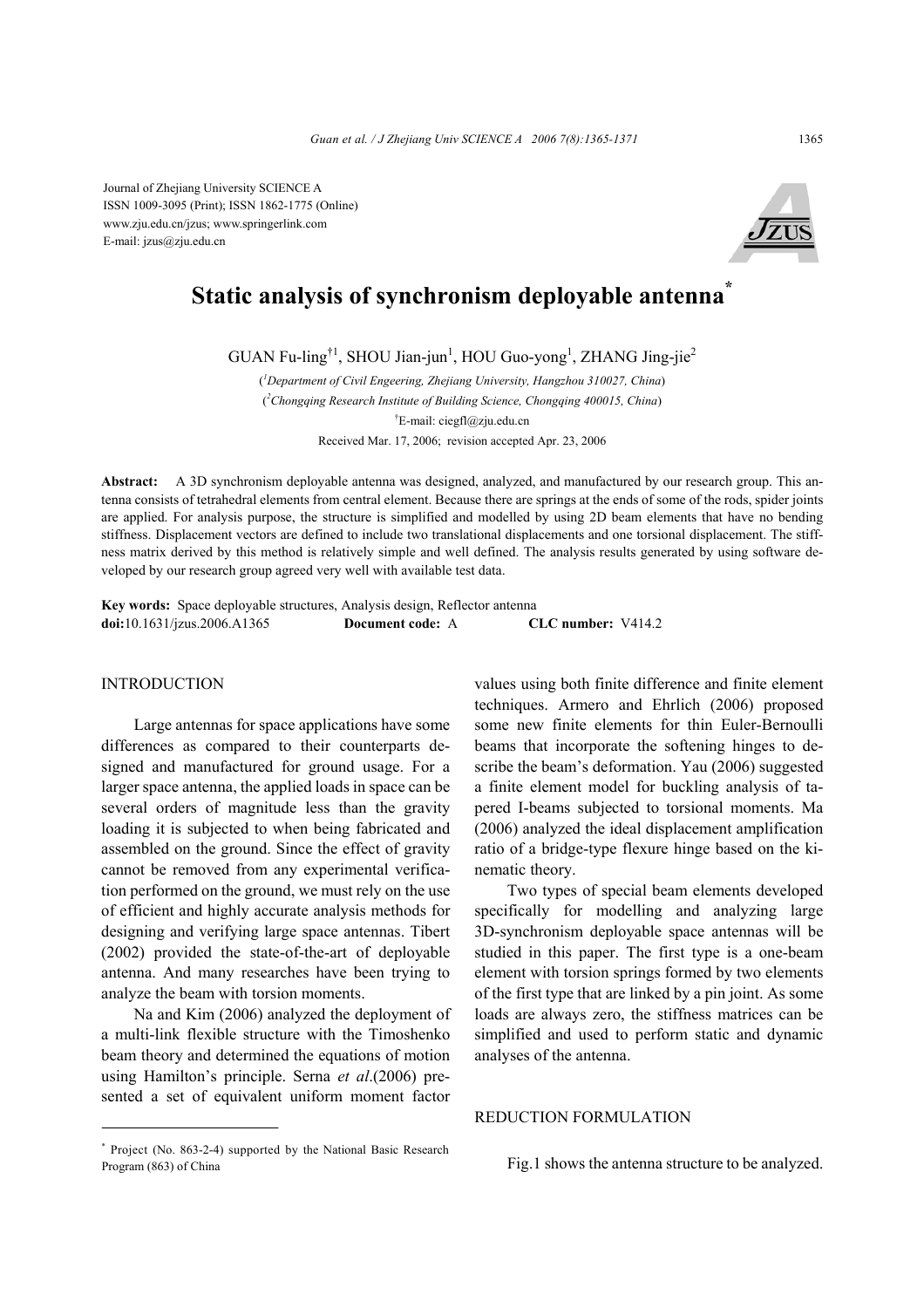



**Fig.1 Antenna structure model. (a) Stowed state; (b) Deployable state** 

This is a beam-and-truss structure (Yue *et al*., 2001; Zhao and Guan, 2005). The equilibrium equation of this structure can be derived in terms of generalized stresses in a Cartesian coordinate system. Formulations are rewritten as follows (Pellegrino and Calladine, 1986; Zhang, 2001):

$$
[A]_{(n+p)(m+p)} \{\sigma\}_{(m+p)} = \{l\}_{m+p}, \tag{1}
$$

where *A* is flexibility rectangular matrix,  $\sigma$  is generalized stress, *l* is generalized loads. The equilibrium equation can also be expressed in terms of generalized displacements

$$
[AT](m+p)(n+p) {d}(m+p) = {\varepsilon}(n+p), (2)
$$

where  $A^T$  is geometric compatibility  $(m+p)(n+p)$ matrix, *d* is displacement of node  $(m+p)$ , *ε* is generalized strain. This equation is valid only for small deformation.

For a linear-elastic material, the generalized stresses *σ* are related to the generalized strains *ε* by the matrix of member  $F$ , or just flexibility matrix by the relationship

$$
[F]_{(n+p)(n+p)} \{\sigma\}_{(n+p)} = {\{\varepsilon\}}_{(n+p)}.
$$
 (3)

If the number of zero load is  $p$ , i.e.,  $l_p=0$ , the system of equilibrium Eq.(1) can be split into the following two coupled systems of *m* and *p* linear equations, respectively

$$
A_{mn}\boldsymbol{\sigma}_n + A_{mp}\boldsymbol{\sigma}_p = \boldsymbol{l}_m, \qquad (4.1)
$$

$$
A_{pn}\boldsymbol{\sigma}_n + A_{pp}\boldsymbol{\sigma}_p = \mathbf{0}.\tag{4.2}
$$

If  $A_{pp}$  is not singular, system Eq.(4.2) can be solved for  $\sigma_p$ , in terms of  $\sigma_n$ 

$$
\boldsymbol{\sigma}_p = -\boldsymbol{A}_{pp}^{-1}\boldsymbol{A}_{pn}\boldsymbol{\sigma}_n. \tag{5}
$$

Substituting Eq.(5) into Eq.(4.1) yields

$$
(A_{mn}-A_{mp}A_{pp}^{-1}A_{pn})\sigma_n=l_m.
$$
 (6)

That is

$$
A^*\sigma^* = I^*,\tag{7}
$$

where

$$
A^* = A_{mn} - A_{mp}A_{pp}^{-1}A_{pn}, \sigma^* = \sigma_n, I^* = I_m,
$$
 (8)

So that we can obtain (Zhang, 2001)

$$
(A_{mn}^{\mathrm{T}}-A_{pn}^{\mathrm{T}}A_{pp}^{-1}A_{mp}^{\mathrm{T}})d_{m}=\varepsilon_{n}-A_{pn}^{\mathrm{T}}A_{pp}^{-1}\varepsilon_{p}.
$$
 (9)

This is a new system of compatibility equations, with an *n*×*m* coefficient matrix. The internal work is

$$
\boldsymbol{\sigma}^{\mathrm{T}} \boldsymbol{\varepsilon} = \boldsymbol{\sigma}_n^{\mathrm{T}} \boldsymbol{\varepsilon}_n + \boldsymbol{\sigma}_p^{\mathrm{T}} \boldsymbol{\varepsilon}_p. \tag{10}
$$

The reduced flexibility matrix is

$$
F^* = F_{nn} - F_{np}A_{pp}^{-1}A_{pn} - A_{pn}^{\mathrm{T}}A_{pp}^{-1}F_{pn} + A_{pn}^{\mathrm{T}}A_{pp}^{-1}F_{pp}A_{pp}^{-1}A_{pn}.
$$
\n(11)

The reduced stiffness matrix is

$$
\mathbf{K}^* = (\mathbf{F}^*)^{-1} = \mathbf{F}_{nn}^{-1} - \mathbf{A}_{pn}^{-1} \mathbf{A}_{pp} \mathbf{F}_{np}^{-1}
$$

$$
- \mathbf{F}_{pn}^{-1} \mathbf{A}_{pp} \mathbf{A}_{pn}^{-T} + \mathbf{A}_{pn}^{-1} \mathbf{A}_{pp} \mathbf{F}_{pp}^{-1} \mathbf{A}_{pp} \mathbf{A}_{pn}^{-T}.
$$
 (12)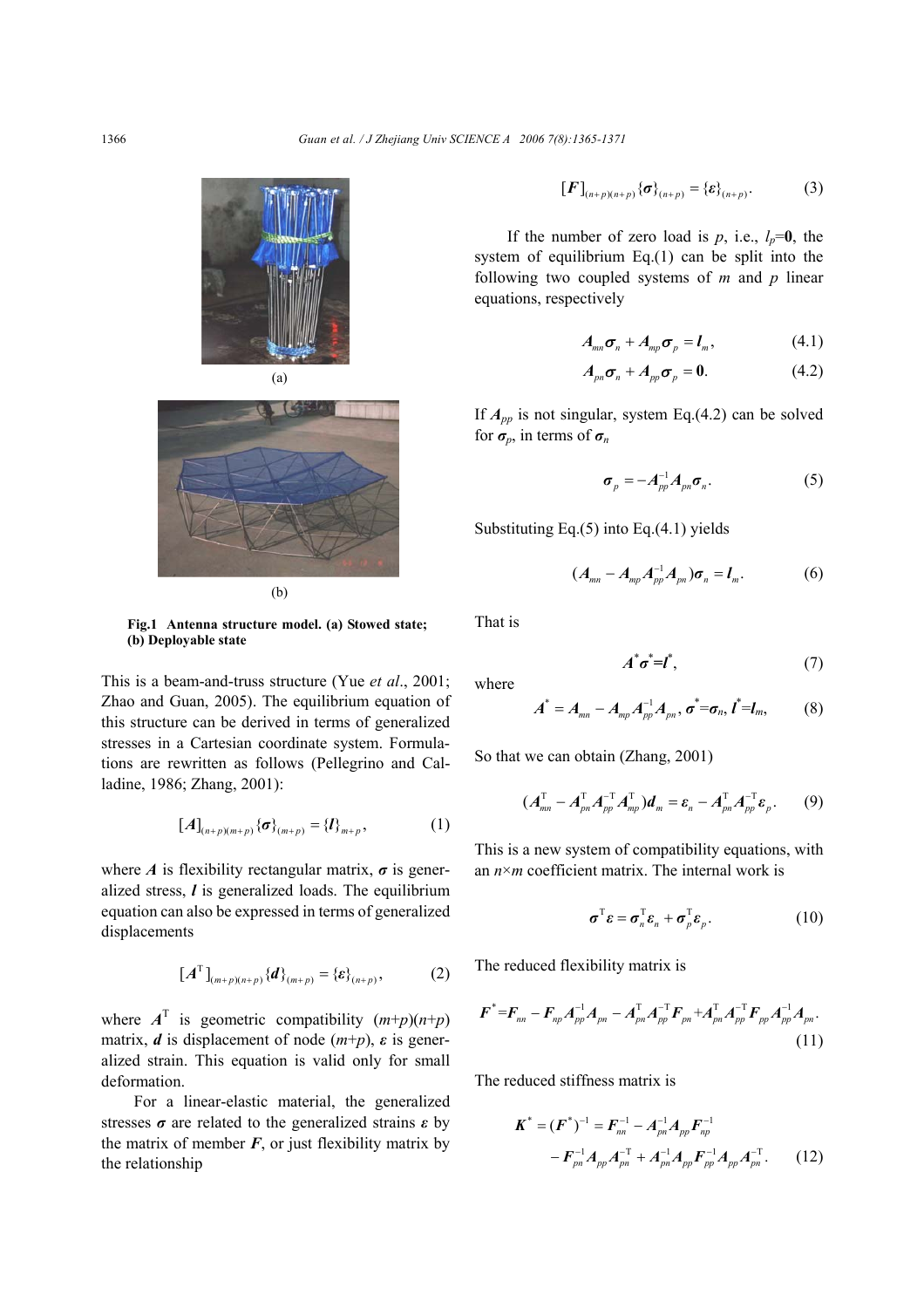## MATRIX OF FIRST TYPE OF MACRO-ELEMENT

Fig.2 shows a one-beam element that has torsion spring joints at each end. The torsion spring joints can be connected to other elements or spider frictionless pins. A torsion spring joint transmits the force component and bending moment. When the joint revolves (turns), it also transmits shear force.

The beam is a 3D structure of a plane beam.



#### **Equilibrium matrix**

Macro-element 1 can be separated into a beam and two torsion springs as shown in Fig.3.



**Fig.3 Reduced macro-element 1. (a) Separated force model; (b) Force combination; (c) Force simplification**

In the state of Fig.3a, the equilibrium equation is

$$
\begin{bmatrix}\n-1 & 0 & 0 & 0 & 0 \\
1 & 0 & 0 & 0 & 0 \\
0 & -1 & 0 & 0 & 0 \\
0 & 0 & -1/L' & 1/L' & 0 \\
0 & 0 & -1 & 0 & 0 \\
0 & 1 & 0 & 0 & 0 \\
0 & 0 & 1/L' & -1/L' & 0 \\
0 & 0 & 0 & 1 & 0 \\
0 & 0 & 0 & 0 & -1 \\
0 & 0 & 0 & 0 & -1 \\
0 & 0 & 0 & 0 & 1\n\end{bmatrix}\n\begin{bmatrix}\nm_{i1} \\
m_{i2} \\
m_{11} \\
m_{12} \\
m_{21} \\
m_{22} \\
m_{22} \\
m_{23}\n\end{bmatrix}, (13)
$$

where  $M_i^1, M_j^1$  are torsion moments of the spring,  $m_{i1}$ ,

 $m_{i2}$ ,  $m_{j1}$ ,  $m_{j2}$  are generalized stresses loaded at the ends of torsion spring, *T* is axile force, *L* is length of the beam, superscript 1 represents the number of macroelement. At the nodes in Fig.3c, force equilibrium and displacement compatibility must be maintained. The equilibrium equation is

$$
\begin{bmatrix}\n-1 & 0 & 0 & 0 & 0 \\
0 & -1 & 0 & 0 & 0 \\
0 & 0 & -1/L^1 & 1/L^1 & 0 \\
1 & 0 & -1 & 0 & 0 \\
0 & 1 & 0 & 0 & 0 \\
0 & 0 & 1/L^1 & -1/L^1 & 0 \\
0 & 0 & 0 & 1 & -1 \\
0 & 0 & 0 & 0 & 1\n\end{bmatrix}\n\begin{bmatrix}\nM_i^1 \\
T^1 \\
M_1 \\
M_2 \\
M_2^2 \\
H_3^2\n\end{bmatrix} = \begin{bmatrix}\nm_{i1} \\
f_{1x} \\
f_{1z} \\
m_{i2} + m_{1y} \\
f_{2x} \\
f_{2z} \\
m_{j1} + m_{2y} \\
m_j^2\n\end{bmatrix}.
$$
\n(14)

As  $m_{i2} + m_{1y}$  and  $m_{j1} + m_{2y}$  are always zero, the equilibrium equation reduced to

$$
\begin{bmatrix} -1 & 0 & 0 \ 0 & -1/L^1 & 1/L^1 \ 0 & -1 & 0 \ 1 & 0 & 0 \ 0 & 1/L^1 & -1/L^1 \ 0 & 0 & 1 \end{bmatrix} \begin{bmatrix} T^1 \\ M_1 \\ M_2 \end{bmatrix} = \begin{bmatrix} f_{1x} \\ f_{1z} \\ m_{11} \\ f_{2x} \\ f_{2z} \\ m_{j2} \end{bmatrix} .
$$
 (15)

The coefficient matrix of Eq.(15) is  $A^*$ .

## **Geometric harmonious matrix**

Let matrix  $A^*$  turn, get  $(A^*)^T$ , which is a reduced geometric harmonious matrix.

The reduced displacement vector is

$$
\boldsymbol{d}^* = [d_{1x} \quad d_{1z} \quad \eta_{iy}^1 \quad d_{2x} \quad d_{2z} \quad \eta_{jy}^2], \quad (16)
$$

where  $\eta_{iy}^1$ ,  $\eta_{iy}^2$  are generalized displacements of turn angle about torsion springs.

The reduced generalized strain vector is

$$
\boldsymbol{\varepsilon} = [\phi_i^1 \quad e^1 \quad \phi_1 \quad \phi_2 \quad \phi_j^1]. \tag{17}
$$

The generalized strain vector *ε* can be divided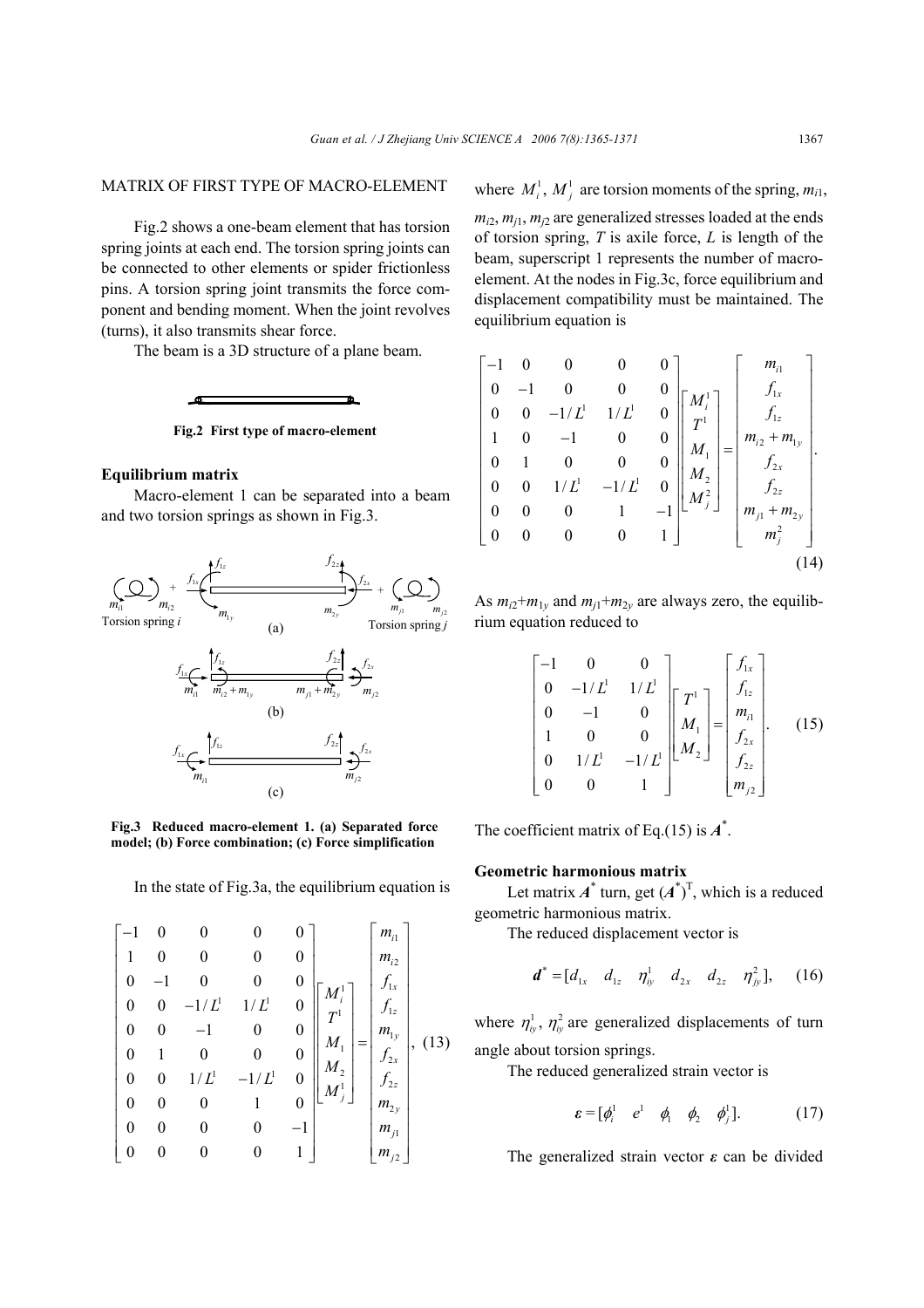into *εn*, *εp*.

$$
\boldsymbol{\varepsilon}^* = \boldsymbol{\varepsilon}_n - A_{pn}^{\mathrm{T}} A_{pp}^{-1} \boldsymbol{\varepsilon}_p = \begin{bmatrix} e^1 \\ \phi_1 + \phi_i^1 \\ \phi_2 + \phi_j^1 \end{bmatrix}, \qquad (18)
$$

where

$$
\boldsymbol{\varepsilon}_p = \begin{bmatrix} \phi_i^1 \\ \phi_j^1 \end{bmatrix}, \quad \boldsymbol{\varepsilon}_n = \begin{bmatrix} e^1 \\ \phi_1 + \phi_i^1 \\ \phi_2 + \phi_j^1 \end{bmatrix} . \tag{19}
$$

## **Flexibility matrix**

For linear-elastic material behavior, flexibility matrix is given by

$$
\begin{bmatrix} f_1 & 0 & 0 & 0 & 0 \ 0 & L^1/EA^1 & 0 & 0 & 0 \ 0 & 0 & 2i^1 & i^1 & 0 \ 0 & 0 & i^1 & 2i^1 & 0 \ 0 & 0 & 0 & 0 & f_2 \end{bmatrix} \begin{bmatrix} M_i^1 \\ T^1 \\ M_1 \\ M_2 \\ M_2 \\ M_j^1 \end{bmatrix} = \begin{bmatrix} \phi_i^1 \\ e_1 \\ \phi_1 \\ \phi_2 \\ \phi_j^1 \end{bmatrix}, \quad (20)
$$

where  $f_1, f_2$  are flexibility of springs,  $i^1 = L^1/(6EI_y)$ ,  $A^1$ is section area. Flexibility equation can be written as

$$
\begin{bmatrix} L^1/EA^1 & 0 & 0 \ 0 & f_1 + 2i^1 & i^1 \ 0 & i^1 & f_2 + 2i^1 \end{bmatrix} \begin{bmatrix} T^1 \\ M_1 \\ M_2 \end{bmatrix} = \begin{bmatrix} e^1 \\ \phi_1 + \phi_i^1 \\ \phi_2 + \phi_j^2 \end{bmatrix} = \varepsilon^*,
$$
\n(21)

where

$$
\boldsymbol{F}^* = \begin{bmatrix} L^1 / E A^1 & 0 & 0 \\ 0 & f_1 + 2i^1 & i^1 \\ 0 & i^1 & f_2 + 2i^1 \end{bmatrix} . \tag{22}
$$

#### **Stiffness matrix**

From  $\vec{A}^*\sigma^* = \vec{I}^*, (\vec{A}^*)^T \vec{d}^* = \varepsilon^*, \vec{F}^* \sigma^* = \varepsilon^*,$  the reduced stiffness matrix can be expressed as

$$
K^*=
$$

$$
\begin{bmatrix}\n\frac{EA^1}{L^1} & 0 & 0 & -\frac{EA^1}{L^1} & 0 & 0 \\
0 & \frac{PA}{(L^1)^2} & \frac{Q_2A}{L^1} & 0 & -\frac{PA}{(L^1)^2} & \frac{Q_1}{L^1} \\
0 & \frac{Q_2A}{L^1} & R_2A & 0 & -\frac{PA}{(L^1)^2} & \frac{Q_1}{L^1} \\
-\frac{EA^1}{L^1} & 0 & 0 & \frac{EA^1}{L^1} & 0 & 0 \\
0 & -\frac{PA}{(L^1)^2} & -\frac{Q_2A}{L^1} & 0 & \frac{PA}{(L^1)^2} & -\frac{Q_1A}{L^1} \\
0 & \frac{Q_1A}{L^1} & i^1A & 0 & -\frac{Q_1A}{L^1} & R_1A\n\end{bmatrix}
$$
\n(23)

where *A* is area of the beam, *L* is length of the beam,  $\Delta$ =1/[*f*<sub>1</sub>*f*<sub>2</sub>+2(*f*<sub>1</sub>+*f*<sub>2</sub>)*i*<sup>1</sup>+3(*i*<sup>1</sup>)<sup>2</sup>],  $P=f_1+f_2+6i^1$ ,  $Q_1=f_1+3i^1$ ,  $Q_2 = f_2 + 3i^1$ ,  $R_1 = f_1 + 2i^1$ ,  $R_2 = f_2 + 2i^1$ . If  $f_1 = f_2 = f$ , the stiffness matrix can be further simplified.

# MATRIX OF SECOND TYPE OF MACRO-ELEMENT

As shown in Fig.4, macro-element 2 consists of two macro-element 1 jointed in the middle by a frictionless pin.





It is the key part of a deployable structure. The middle pin joint that links the two macro-elements 1 can turn by pin joint transfer axial force. The middle two torsion springs produce bending moment to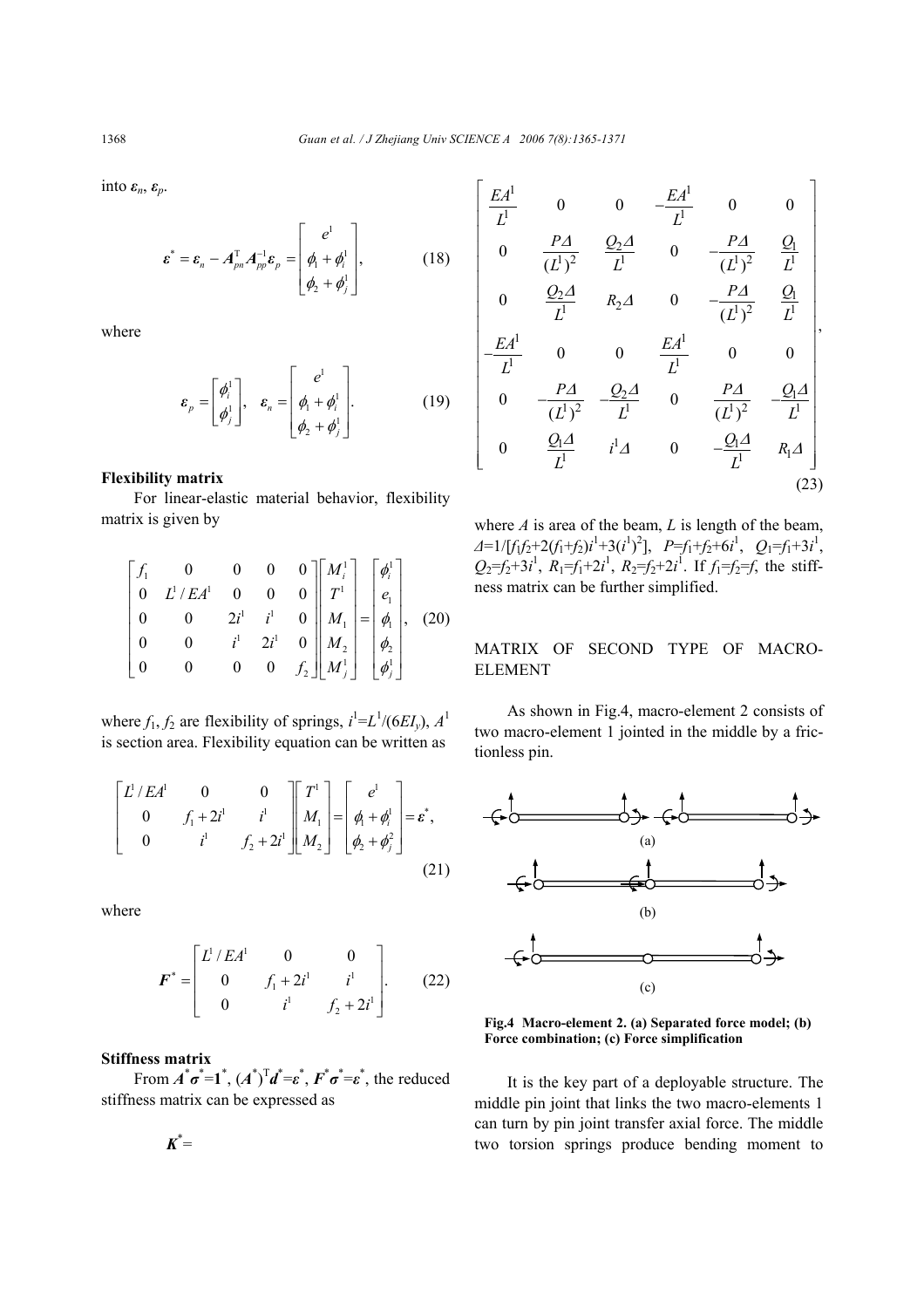macro-element 1. Fig.4a depicts the bending moment loaded on macro-element 1, Fig.4b shows all the forces on the macro and Fig.4c is the simplification. So that it has characteristics of a plane beam. Similarly, we can get the equilibrium equation of macro-element 2, that is

$$
\begin{bmatrix}\n-1 & 0 & 0 & 0 & 0 & 0 \\
0 & -1/L^1 & 1/L^1 & 0 & 0 & 0 \\
0 & -1 & 0 & 0 & 0 & 0 \\
1 & 0 & 0 & -1 & 0 & 0 \\
0 & 1/L^1 & -1/L & 0 & -1/L^2 & 1/L^2 \\
0 & 0 & 1 & 0 & -1 & 0 \\
0 & 0 & 0 & 1 & 0 & 0 \\
0 & 0 & 0 & 0 & 1/L^2 & 1/L^2 \\
0 & 0 & 0 & 0 & 1 & 1\n\end{bmatrix}\n\begin{bmatrix}\nT^1 \\
M_1 \\
M_3 \\
T^2 \\
M_4 \\
M_2\n\end{bmatrix}
$$
\n
$$
= [f_{1x} \ f_{1z} \ m_{ij}^1 \ f_{mx} \ f_{nx} \ m_{ij}^m \ f_{2x} \ f_{2z} \ m_{jj}^2]^T, (24)
$$

where  $m_{ijy}^m$  is torque of torsion spring in the middle two nodes,  $L^2$ ,  $A^2$  are length, area of the second beam respectively.

The flexibility equation can be written as

$$
\begin{bmatrix}\nL^1 & 0 & 0 & 0 & 0 & 0 \\
E A^1 & 0 & 0 & 0 & 0 \\
0 & R_1 & i^1 & 0 & 0 & 0 \\
0 & i^1 & f_3 + 2i^1 & 0 & 0 & 0 \\
0 & 0 & 0 & \frac{L^2}{EA^2} & 0 & 0 \\
0 & 0 & 0 & 0 & f_4 + 2i^2 & i^2 \\
0 & 0 & 0 & 0 & i^2 & f_2 + 2i^2\n\end{bmatrix}
$$
\n
$$
\times [T^1 M_1 M_3 T^2 M_4 M_2]^T
$$
\n
$$
= [e^1 \phi_1 + \phi_i^1 \phi_3 + \phi_j^1 e^2 \phi_4 + \phi_i^2 \phi_2 + \phi_j^2]^T, (25)
$$

where  $i^1 = L^1 / (6EI_v^1)$ ,  $i^2 = L^2 / (6EI_v^2)$ .

Load components of middle node *m* are always equal to zero, so that the degrees of freedom can be reduced and Eq.(26) can be derived from Eq.(24) by primary transform

$$
\begin{bmatrix}\n-1 & 0 & 0 & 0 & 0 & 0 \\
0 & -1/L^1 & 0 & 0 & 1/L^1 & 0 \\
0 & -1 & 0 & 0 & 0 & 0 \\
0 & 0 & 0 & 1 & 0 & 0 \\
0 & 0 & -1/L^2 & 0 & 0 & 1/L^2 \\
0 & 0 & 0 & 0 & 0 & 0 \\
1 & 0 & 0 & -1 & 0 & 0 \\
0 & 1/L^1 & 1/L^2 & 0 & 1/L^1 & -1/L^2 \\
0 & 0 & 0 & 0 & 1 & -1\n\end{bmatrix}\n\begin{bmatrix}\nT^1 \\
M_1 \\
M_2 \\
T^2 \\
M_3 \\
M_4\n\end{bmatrix}
$$
\n
$$
= [f_{1x} \ f_{1z} \ m_{iy}^1 \ f_{2x} \ f_{2z} \ m_{jy}^2 \ f_{mx} \ f_{mx} \ m_{ijy}^m]^T. (26)
$$

Since  $f_{mx} = f_{my} = m_{ijy}^m = 0$ ,  $A^* = A_{mn} - A_{mp}A_{pp}^{-1}A_{pn}$ ,  $A^*$ is the reduced equilibrium matrix,

$$
\begin{bmatrix}\n-1 & 0 & 0 \\
0 & -\frac{1}{L^{1,2}} & \frac{1}{L^{1,2}} \\
0 & -1 & 0 \\
1 & 0 & 0 \\
0 & \frac{1}{L^{1,2}} & -\frac{1}{L^{1,2}} \\
0 & 0 & 1\n\end{bmatrix}\n\begin{bmatrix}\nT \\
M_1 \\
M_2\n\end{bmatrix} = \begin{bmatrix}\nf_{1x} \\
f_{1z} \\
m_{iy} \\
f_{2x} \\
m_{jy}^2\n\end{bmatrix},
$$
\n(27)

where  $L^{1,2} = L^1 + L^2$ .

The reduced geometrical harmonious matrix  $\mathbf{B}^* = (A^*)^T$  corresponding to reduced load vector is

$$
\boldsymbol{d}^* = [d_{1x} \quad d_{1z} \quad \eta_{iy}^1 \quad d_{2x} \quad d_{2z} \quad \eta_{iy}^2]^T. \tag{28}
$$

The reduced generalized strain vector becomes

$$
\varepsilon^* = \begin{bmatrix} e^1 \\ \phi_1 + \phi_1^1 \\ \phi_2 + \phi_2^2 \end{bmatrix} - \begin{bmatrix} 1 & 0 & 0 \\ 0 & -\frac{L^2}{L^{1,2}} & -\frac{L^2}{L^{1,2}} \\ 0 & -\frac{L^1}{L^{1,2}} & -\frac{L^1}{L^{1,2}} \end{bmatrix} \begin{bmatrix} e^2 \\ \phi_3 + \phi_1 \\ \phi_4 + \phi_1^2 \end{bmatrix}
$$

$$
= \begin{bmatrix} e^1 + e^2 \\ \phi_1 + \phi_1^1 + (L^2/L^{1,2})(\phi_3 + \phi_1^1 + \phi_4 + \phi_1^2) \\ \phi_2 + \phi_1^1 + (L^1/L^{1,2})(\phi_3 + \phi_1^1 + \phi_4 + \phi_1^2) \end{bmatrix}.
$$
 (29)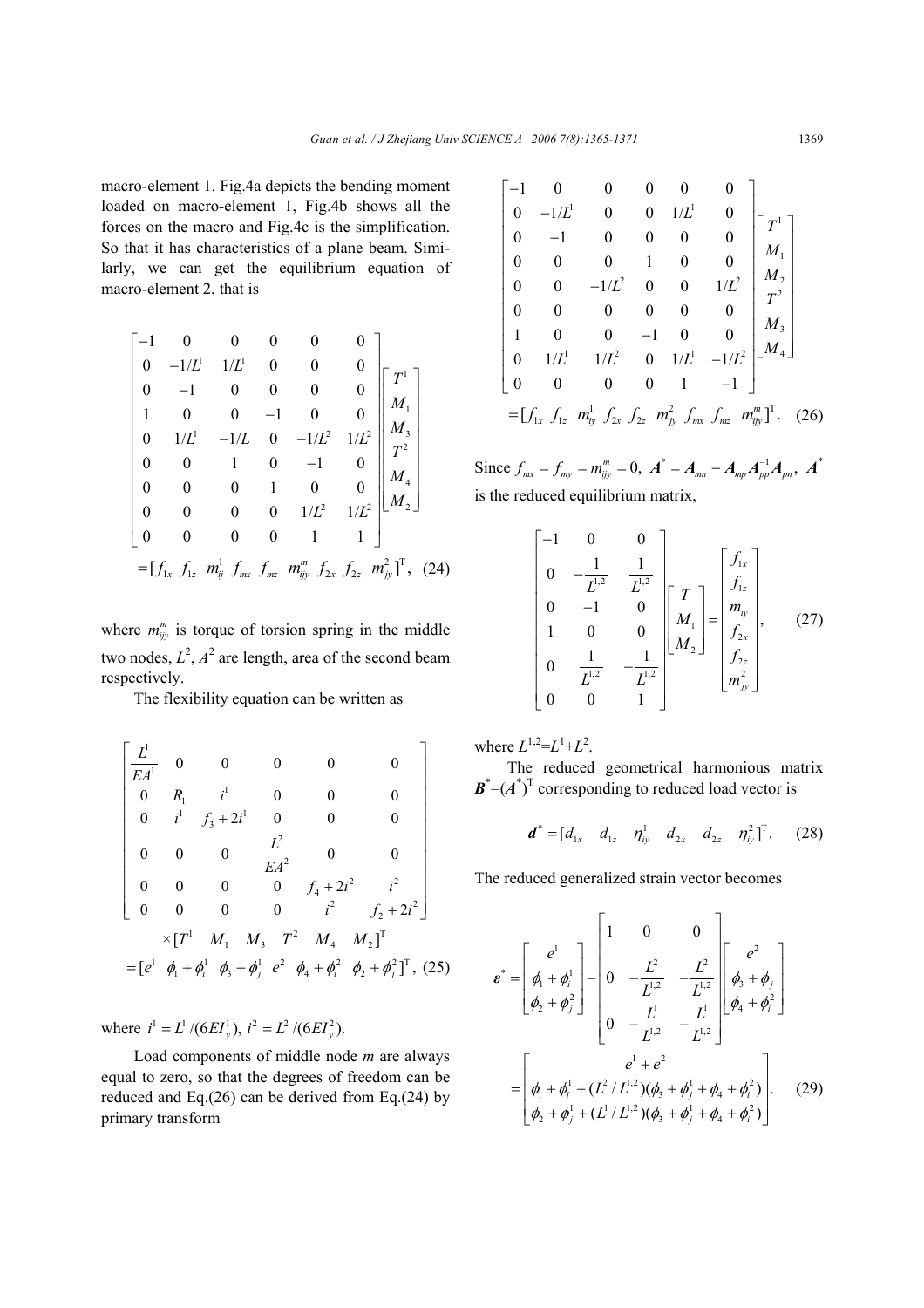The stiffness matrix of macro-element 2 was assembled from macro-element 1. The inverse matrix of reduced flexibility matrix is shown as

$$
(\boldsymbol{F}^*)^{-1} = \begin{bmatrix} E A/L & 0 & 0 \\ 0 & a & -b \\ 0 & -b & a \end{bmatrix} . \tag{30}
$$

The reduced stiffness matrix of macro-element 2 is

$$
\mathbf{K}^* = \begin{bmatrix} \frac{EA}{L} & 0 & 0 & -\frac{EA}{L} & 0 & 0 \\ 0 & \frac{2S}{L^2} & \frac{S}{L} & 0 & -\frac{2S}{L^2} & \frac{S}{L} \\ 0 & \frac{S}{L} & a & 0 & -\frac{S}{L} & b \\ -\frac{EA}{L} & 0 & 0 & \frac{EA}{L} & 0 & 0 \\ 0 & -\frac{2S}{L^2} & -\frac{S}{L} & 0 & \frac{2S}{L^2} & -\frac{S}{L} \\ 0 & \frac{S}{L} & b & 0 & -\frac{S}{L} & a \end{bmatrix},
$$
\n(31)

where

$$
a=(f/2+4i)/(2f^2+10fi+12i^2),
$$
  
\n
$$
b=(f/2+2i)/(2f^2+10fi+12i^2).
$$
 (33)

Obviously, the reduced stiffness matrix is of positive determinate symmetry and the linear reduced equilibrium equation can be solved.

#### STATIC ANALYSIS

*S*=*a*+*b*,

This antenna consists of two types of elements, one is macro-element 2, consisting of upper and lower chord struts, the other is truss element, composed of abdominal struts. Stiffness matrix is assembled in the global coordinate system. Finally, the linear equations are solved.

Fig.5 shows a revolving parabolic deployable antenna, whose design parameters are: aperture diameter *D*=2.2 m, ratio of focal distance to aperture diameter *f*/*D*=0.4, area of strut cross section *A*=0.13345 cm<sup>2</sup>, Young's modulus *E*=210 GPa, density of mass  $\rho$ =7.8 g/cm<sup>3</sup>.



**Fig.5 A revolving parabolic deployable antenna. (a) Orthographic drawing; (b) Plan drawing**

## **CONCLUSION**

We applied the reduction formula of equilibrium, compatibility and flexibility matrices in the force method (Pellegrino *et al*., 1992) to derive the stiffness matrix of complicated new elements. In this paper two types of special beam elements are discussed. The first type consists of one beam with torsion spring installed at its end. The second type consists of two first type elements linked by pin joint. Since some loads are always zero, the stiffness matrix can be simplified. We analyze the static deformation of deployable structure by new elements. The count result is corrected compared with the experiment data.

### ACKNOWLEDGEMENT

In this paper we got a lot of help from Dr. Michael C. Lu, whom we thank very much.